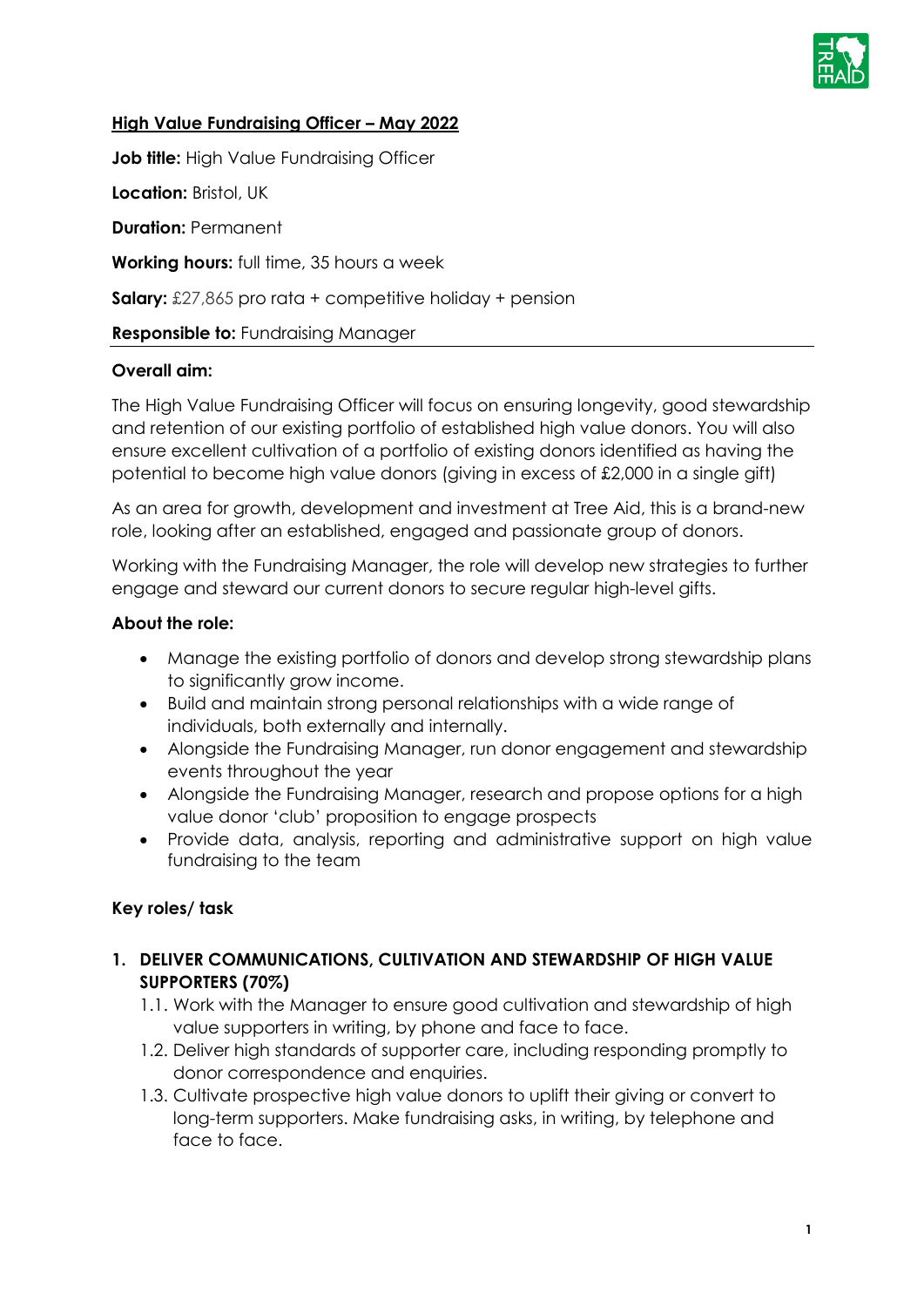

- 1.4. Support the Fundraising Manager to organise donor engagement events and webinars.
- 1.5. Work with the team to develop appeals and communications, including writing and editing copy.
- 1.6. Work closely with the Programmes and Finance Teams to keep informed about Tree Aid's Programme work and funding requirements. Keep abreast of Tree Aid's work and the wider development context.

## **2. PROVIDE DATA, ANALYSIS & ADMINISTRATIVE SUPPORT FOR FUNDRAISING AND PLANNING (25%)**

- 2.1. Maintain and ensure accurate record keeping on the Raisers Edge NXT database in accordance with data protection laws.
- 2.2. Produce regular reporting through the Raisers Edge NXT database for the Fundraising Manager and Director.
- 2.3. Work with the Fundraising Manager to develop donor segment groups to ensure good stewardship communications, and to support the annual wealth screen.
- 2.4. Use data and analysis to develop the High Value budget and plans, with support from the Fundraising Manager.
- 2.5. Carry out research on current trends in philanthropy and philanthropic motivations to identify trends and opportunities.
- 2.6. Ensure activity is in line with best practise guidelines and Tree Aid policy.

# **3. UNDERTAKE OTHER TASKS AS AGREED WITH MANAGER (5%)**

- 3.1. Contribute to effective team working and suggest improvements for more efficient and effective ways of working.
- 3.2. Contribute to Tree Aid's strategy development.
- 3.3. Carry out other duties within the scope, spirit and purpose of the post as requested by your line manager.

# **KEY SUCCESS FACTORS**

- **Engaged and committed supporters.**
- **Effective supporter stewardship and communications.**
- **Quality data, analysis and reporting.**
- **Database up to date and fully utilised.**

## **Person specification:**

## **Knowledge & Experience**

- Minimum 1-2 years' experience in fundraising high value experience preferred.
- Successful track record of securing significant gifts from major donors/ high value supporters
- Experience of delivering excellent cultivation and donor stewardship experience.